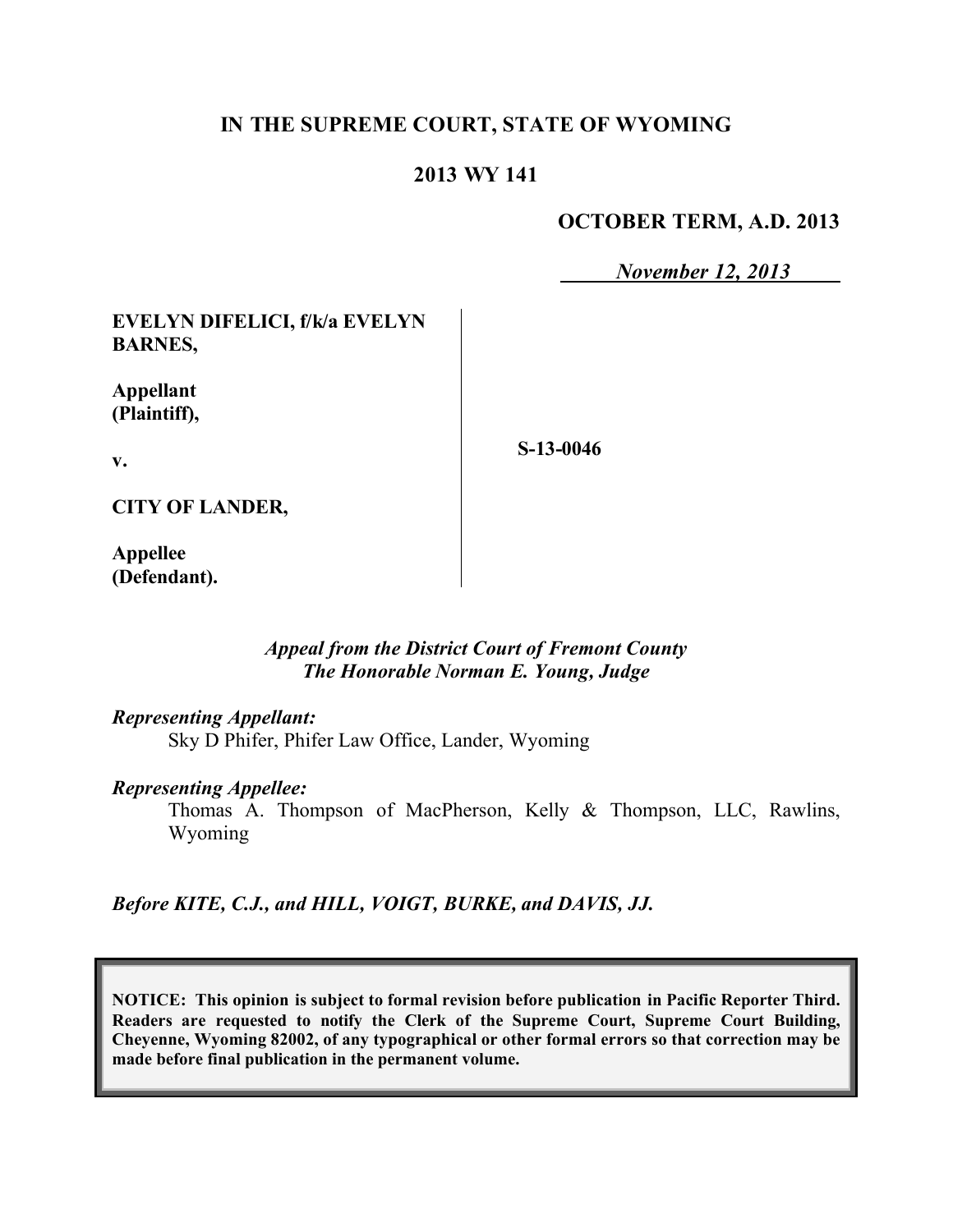**DAVIS**, Justice.

 $\overline{a}$ 

[¶1] Appellant Evelyn DiFelici was injured when she fell after stepping into a hole drilled in the gutter of a street in the City of Lander. She sued the City, claiming that it was negligent in the operation of a public utility or service, and also that she was entitled to recover under a specific statute rendering cities and towns liable for injuries resulting from excavations or obstructions which make streets or sidewalks unsafe.

[¶2] The district court granted the City's motion for summary judgment. We affirm.

# **ISSUES**

[¶3] Appellant raises these issues, which we restate as follows:

1. Did the City's failure to replace a grate over the drain inlet fall within the waiver of immunity for negligence of public employees in the operation of public utilities and services under Wyoming Statute § 1-39-108(a)?

2. Does Wyoming Statute § 15-4-307 provide a statutory basis on which Appellant was potentially entitled to recover from the City?<sup>1</sup>

# **FACTS**

[¶4] The facts of this case are largely undisputed, and in this review of an order granting summary judgment, we will view them in the light most favorable to Appellant. Evelyn DiFelici's dog had a difficult recovery after delivering a litter of puppies, and the veterinarian caring for the dog recommended that she walk her pet every three hours. On April 27, 2009, Ms. DiFelici was walking her dog as recommended after dark. The sidewalk did not continue onto her neighbor's property, and Ms. DiFelici stepped off into Washakie Street for that reason, as well as to keep her ailing dog away from the neighbor's schnauzer. She walked on the relatively flat concrete gutter until she stepped into something and fell. She injured her hip and back in the fall.

[¶5] The parties agree that Ms. DiFelici fell when she stepped into a three-inch diameter hole in the gutter adjacent to the curb. There is no dispute that until 1989, runoff water from the street backed up into the yard of the house on the corner near where Ms. DiFelici fell, much to the annoyance of the property owner. After the owner

<sup>&</sup>lt;sup>1</sup> Appellant also identified whether the City of Lander's failure to replace the grate over the drainage opening constituted negligence in the operation of a surface water drainage system as an issue. We address this question in conjunction with her argument concerning the Claims Act waiver relating to negligence in operation of a public utility or service, and thus have not listed it separately.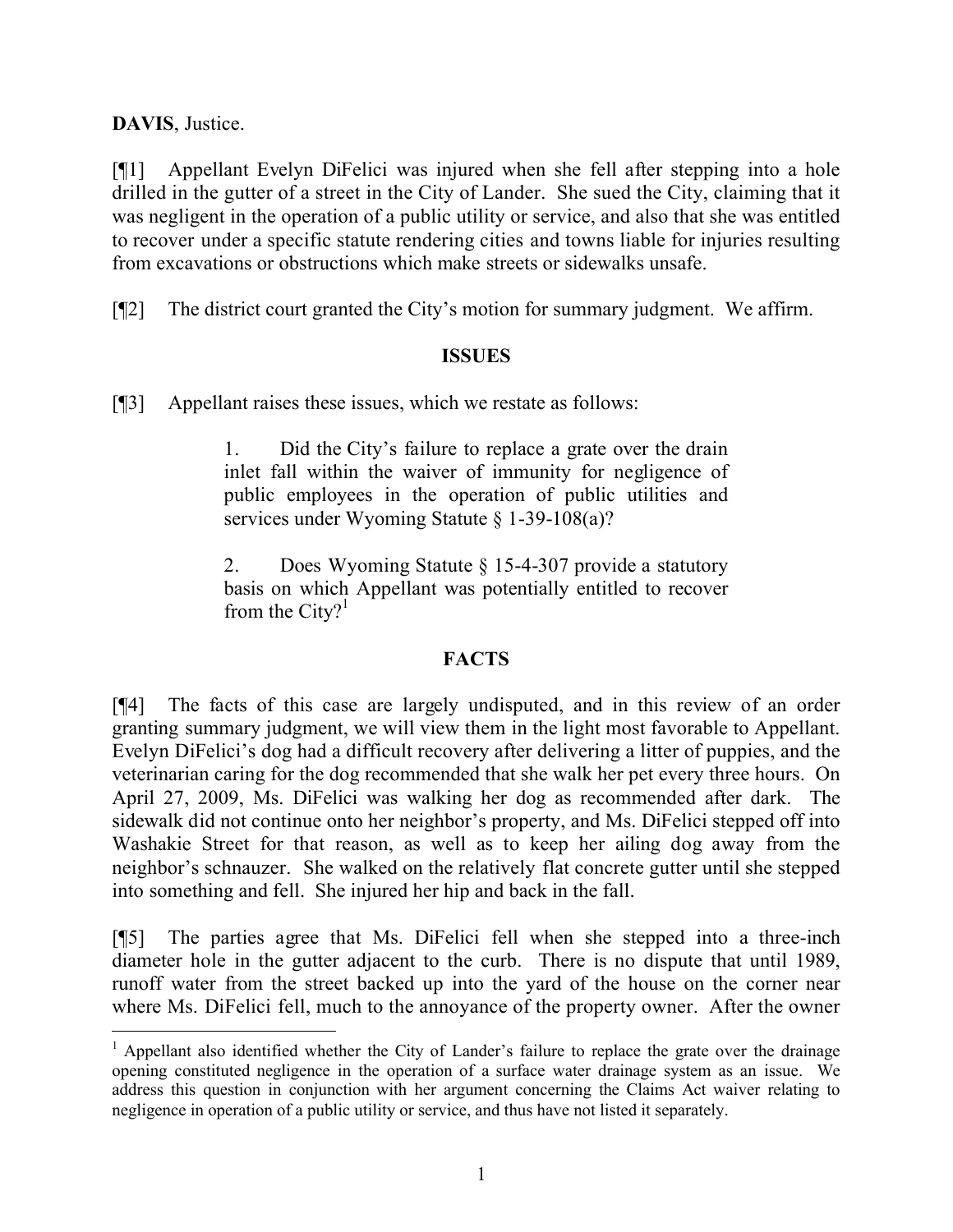complained, two City of Lander employees drilled a three-inch hole which drained water into an irrigation ditch or concrete pipe under the street.

[¶6] The hole was originally covered by a grate fabricated by the employees who drilled it. The City of Lander's current street maintenance superintendent became aware of the hole some time before 1995, and recalled that it was not covered by a grate from then until after Ms. DiFelici fell. The City covered the hole with a grate after she was injured.

#### **STANDARD OF REVIEW**

[¶7] Our standard of review of orders granting summary judgment has been stated often and consistently:

> We review a summary judgment in the same light as the district court, using the same materials and following the same standards. [*Snyder v. Lovercheck*, 992 P.2d 1079, 1083 (Wyo. 1999)]; *40 North Corp. v. Morrell*, 964 P.2d 423, 426 (Wyo. 1998). We examine the record from the vantage point most favorable to the party opposing the motion, and we give that party the benefit of all favorable inferences that may fairly be drawn from the record. *Id*. A material fact is one which, if proved, would have the effect of establishing or refuting an essential element of the cause of action or defense asserted by the parties. *Id*. If the moving party presents supporting summary judgment materials demonstrating no genuine issue of material fact exists, the burden is shifted to the non-moving party to present appropriate supporting materials posing a genuine issue of a material fact for trial. *Roberts v. Klinkosh*, 986 P.2d 153, 155 (Wyo. 1999); *Downen v. Sinclair Oil Corp.*, 887 P.2d 515, 519 (Wyo. 1994). We review a grant of summary judgment deciding a question of law de novo and afford no deference to the district court's ruling. *Roberts v. Klinkosh*, 986 P.2d at 156; *Blagrove v. JB Mechanical, Inc.*, 934 P.2d 1273, 1275 (Wyo. 1997).

*Lindsey v. Harriet*, 2011 WY 80, ¶ 18, 255 P.3d 873, 880 (Wyo. 2011). We can affirm an order granting summary judgment on any basis appearing in the record. *Magin v. Solitude Homeowner's Inc.*, 2011 WY 102, ¶ 20, 255 P.3d 920, 927 (Wyo. 2011) (citing *Walker v. Karpan*, 726 P.2d 82, 89 (Wyo. 1986)).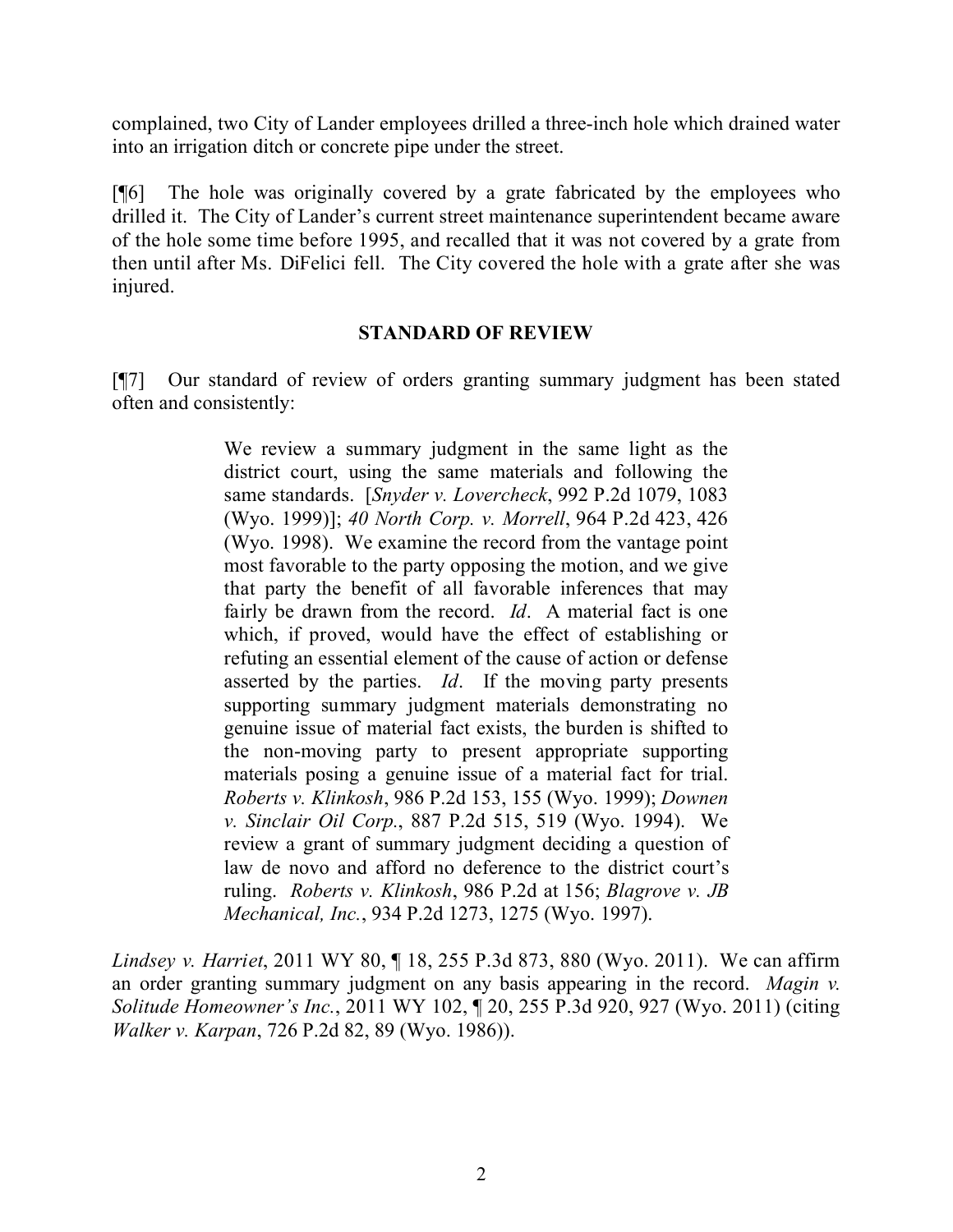## **DISCUSSION**

## **The Governmental Claims Act Issues**

## **A.** *The Parties' Positions on the Claims Act and Its Exceptions*

[¶8] Wyoming's Governmental Claims Act has been described as a "closed ended" tort claims act because it generally grants immunity to governmental entities and public employees, waiving that immunity only through specific statutory exceptions. Wyo. Stat. Ann. § 1-39-104(a) (LexisNexis 2013); *Rice v. Collins Commc'n, Inc.*, 2010 WY 109, ¶ 15, 236 P.3d 1009, 1016 (Wyo. 2010); *Sponsel v. Park Cnty.*, 2006 WY 6, ¶ 18, 126 P.3d 105, 110 (Wyo. 2006); Lawrence J. Wolfe, Comment, *Wyoming's Governmental Claims Act: Sovereign Immunity with Exceptions—A Statutory Analysis*, XV Land & Water L. Rev. 619, 621, 623 (1980). Appellant must therefore identify an exception to the Act's grant of immunity in order to recover from the City. She relies upon § 1-39-108, which provides in pertinent part as follows:

> A governmental entity is liable for damages resulting from bodily injury, wrongful death or property damage caused by the negligence of public employees while acting within the scope of their duties in the operation of public utilities and services including gas, electricity, water, solid or liquid waste collection or disposal, heating and ground transportation.

Wyo. Stat. Ann. § 1-39-108(a) (LexisNexis 2013).

[¶9] She argues that the hole which let runoff water flow into the irrigation pipe under Washakie Street was part of a liquid waste collection or disposal system, that it was therefore part of a public service or utility, and that the City was negligent in the operation of the system because it knowingly allowed the hole to remain uncovered for many years. For purposes of reviewing the district court's grant of summary judgment, we accept as true Ms. DiFelici's contention that a reasonable jury could find the City negligent based on its failure to cover the hole in question after it became aware of the potential hazard.

[¶10] The City bases its defense on another specific portion of the Claims Act. In 1982, this Court held that a former provision of the Act which waived immunity for negligence in the maintenance of "public facilities" applied to claims for negligent maintenance of a state highway. *State v. Stovall*, 648 P.2d 543, 548–49 (Wyo. 1982) (interpreting § 1-39- 111). In 1986, the Wyoming Legislature repealed  $\S$  1-39-111 and enacted  $\S$  1-39-120, which currently provides as follows: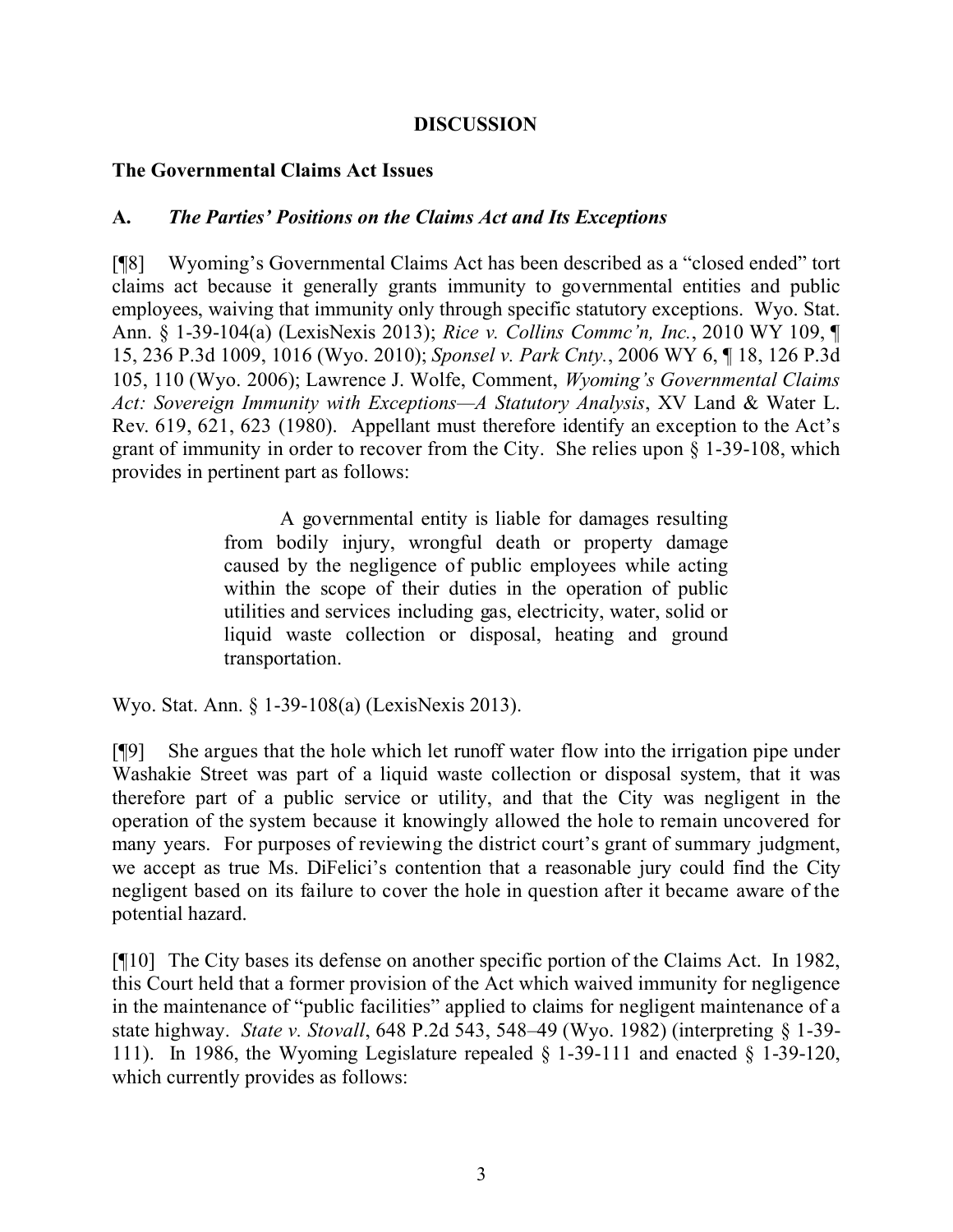(a) The liability imposed by W.S. 1-39-106 through 1-39-112 [exclusions to immunity] does not include liability for damages caused by:

(i) A defect in the plan or design of any bridge, culvert, highway, roadway, street, alley, sidewalk or parking area;

(ii) The failure to construct or reconstruct any bridge, culvert, highway, roadway, street, alley, sidewalk or parking area; or

(iii) The maintenance, including maintenance to compensate for weather conditions, of any bridge, culvert, highway, roadway, street, alley, sidewalk or parking area.

Wyo. Stat. Ann. § 1-39-120 (LexisNexis 2013). <sup>2</sup>

[¶11] The City argues that the purpose of the hole in the gutter in Washakie Street was to drain water from the street, and that a negligent failure to install a grate over it would fall within the immunity conferred by subsection (iii). It also denies that drilling a hole that allowed runoff to run from the street into an irrigation ditch relates to the operation of a public utility or service, and further argues that even if it did, the grate was only needed to make the street safe for pedestrians because the drain adequately removed water without it.

[¶12] The district court agreed with the City and granted summary judgment. It found that even if Ms. DiFelici was correct that drilling a hole in the street and into an irrigation ditch might somehow amount to a public service under § 1-39-108, the placement of a grate had nothing to do with that function, as the uncovered hole drained the street without the grate. The implication of this ruling is that the grate was used to keep the street safe, and that the claims based on its absence related to maintenance of the public street, for which Ms. DiFelici could not recover under the specific immunity of § 1-39- 120(a)(iii). We must decide how the competing provisions of the Claims Act apply in this case.

# **B.** *Scope of § 1-39-108 exception to immunity*

[¶13] We begin by analyzing whether § 1-39-108 waives immunity for a claim like that involved in this case.

 $\overline{a}$ <sup>2</sup> This statute was held to be constitutional in *White v. State*, 784 P.2d 1313, 1322 (Wyo. 1989).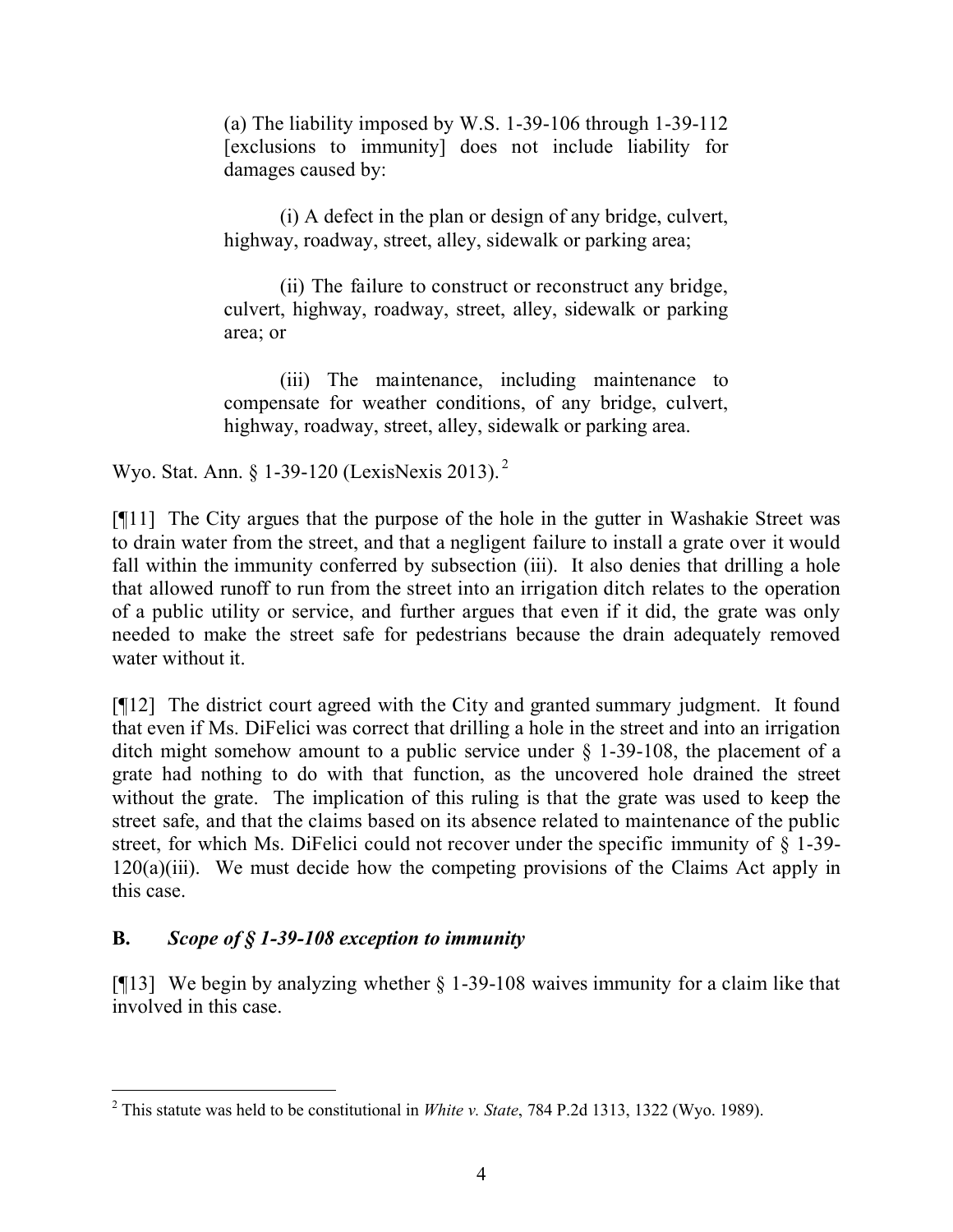In interpreting statutes, our primary consideration is to determine the legislature's intent. All statutes must be construed *in pari materia* and, in ascertaining the meaning of a given law, all statutes relating to the same subject or having the same general purpose must be considered and construed in harmony. Statutory construction is a question of law, so our standard of review is de novo. We endeavor to interpret statutes in accordance with the legislature's intent. We begin by making an inquiry respecting the ordinary and obvious meaning of the words employed according to their arrangement and connection. We construe the statute as a whole, giving effect to every word, clause, and sentence, and we construe all parts of the statute *in pari materia.* When a statute is sufficiently clear and unambiguous, we give effect to the plain and ordinary meaning of the words and do not resort to the rules of statutory construction. Moreover, we must not give a statute a meaning that will nullify its operation if it is susceptible of another interpretation.

Moreover, we will not enlarge, stretch, expand, or extend a statute to matters that do not fall within its express provisions.

Only if we determine the language of a statute is ambiguous will we proceed to the next step, which involves applying general principles of statutory construction to the language of the statute in order to construe any ambiguous language to accurately reflect the intent of the legislature. If this Court determines that the language of the statute is not ambiguous, there is no room for further construction. We will apply the language of the statute using its ordinary and obvious meaning.

Whether a statute is ambiguous is a question of law. A statute is unambiguous if reasonable persons are able to agree as to its meaning with consistency and predictability, while a statute is ambiguous if it is vague or uncertain and subject to varying interpretations.

*Rock v. Lankford,* 2013 WY 61, ¶ 19, 301 P.3d 1075, 1080–81 (Wyo. 2013) (quoting *Redco Const. v. Profile Props., LLC,* 2012 WY 24, ¶ 26, 271 P.3d 408, 415–16 (Wyo. 2012)).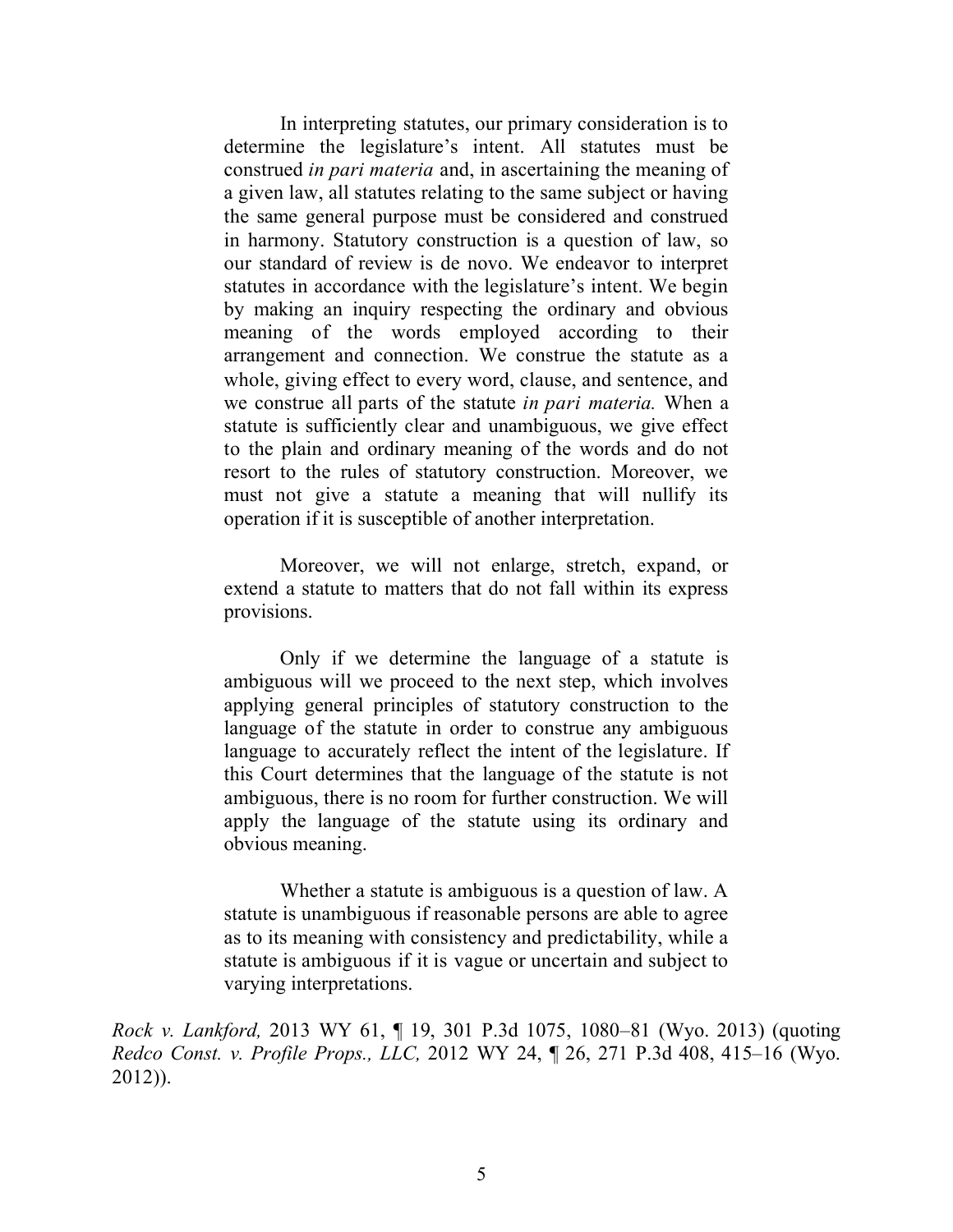[ $[14]$  Appellant argues that  $\S$  1-39-108 applies because it refers to water and to liquid waste collection and disposal. We reject the contention that the reference to "water" somehow encompasses runoff from rain or melting snow. The statutory phrase is "in the operation of public utilities and services including gas, electricity, water, solid or liquid waste collection or disposal, heating and ground transportation."  $\&$  1-39-108.

[¶15] The principle of *ejusdem generis* tells us that "general words, [associated with] an enumeration of words with specific meanings, should be construed to apply to the same general kind or class as those specifically listed." *RME Petroleum Co. v. Wyo. Dep't of Revenue*, 2007 WY 16, ¶ 46, 150 P.3d 673, 689–90 (Wyo. 2007) (quoting *Powder River Coal Co. v. Wyo. State Bd. of Equalization*, 2002 WY 5, ¶ 19, 38 P.3d 423, 429–30 (Wyo. 2002)). The proximity of the words "gas" and "electricity" indicates that the "water" referred to is domestic water supplied by some governmental entities, including municipalities like the City of Lander, and not a reference to runoff water. We believe the plain language of the statute to be sufficiently clear that no interpretation is required.

[¶16] The phrase "liquid waste collection or disposal" is not so readily understood. Appellant suggests that the phrase is broad enough to include what are commonly called storm sewers, systems of pipes and canals used to drain runoff water, which is also called storm water (see discussion below).

[¶17] The record on this point is somewhat perplexing. It is undisputed that City of Lander employees drilled into what is described as an irrigation ditch, but that the "ditch" really conveyed water under city streets through a concrete pipe. Based on the limited testimony in the record, the Wilson Ditch into which the hole was drilled carries water from an unidentified source to lands "on the other side" of Lander. The record suggests that the ditch is not owned by the City, as its owners had evidently expressed concern that the City might ask them to shut their headgate if the pipe was carrying more than its capacity.<sup>3</sup> The district court's decision also indicated that the pipe was "a private irrigation ditch."

[¶18] It is undisputed that the hole drilled by city employees simply drained water which would otherwise have accumulated in a low spot in Washakie Street into an irrigation system owned by someone else, rather than directing it into a city-owned storm sewer system. However, the record leaves room for the possibility that the irrigation ditch was a de facto part of the City's surface drainage system.

[¶19] Viewing that inconclusive evidence in the light most favorable to Appellant, we must then determine what the legislature meant by the phrase "liquid waste collection or disposal" in § 1-39-108. The New Mexico Tort Claims Act was available to the

 $3$  It is not clear whether the ditch owner was concerned that the water from the pipe could back up into holes drilled into it by the City if it was flowing at full capacity, but that seems a logical possibility.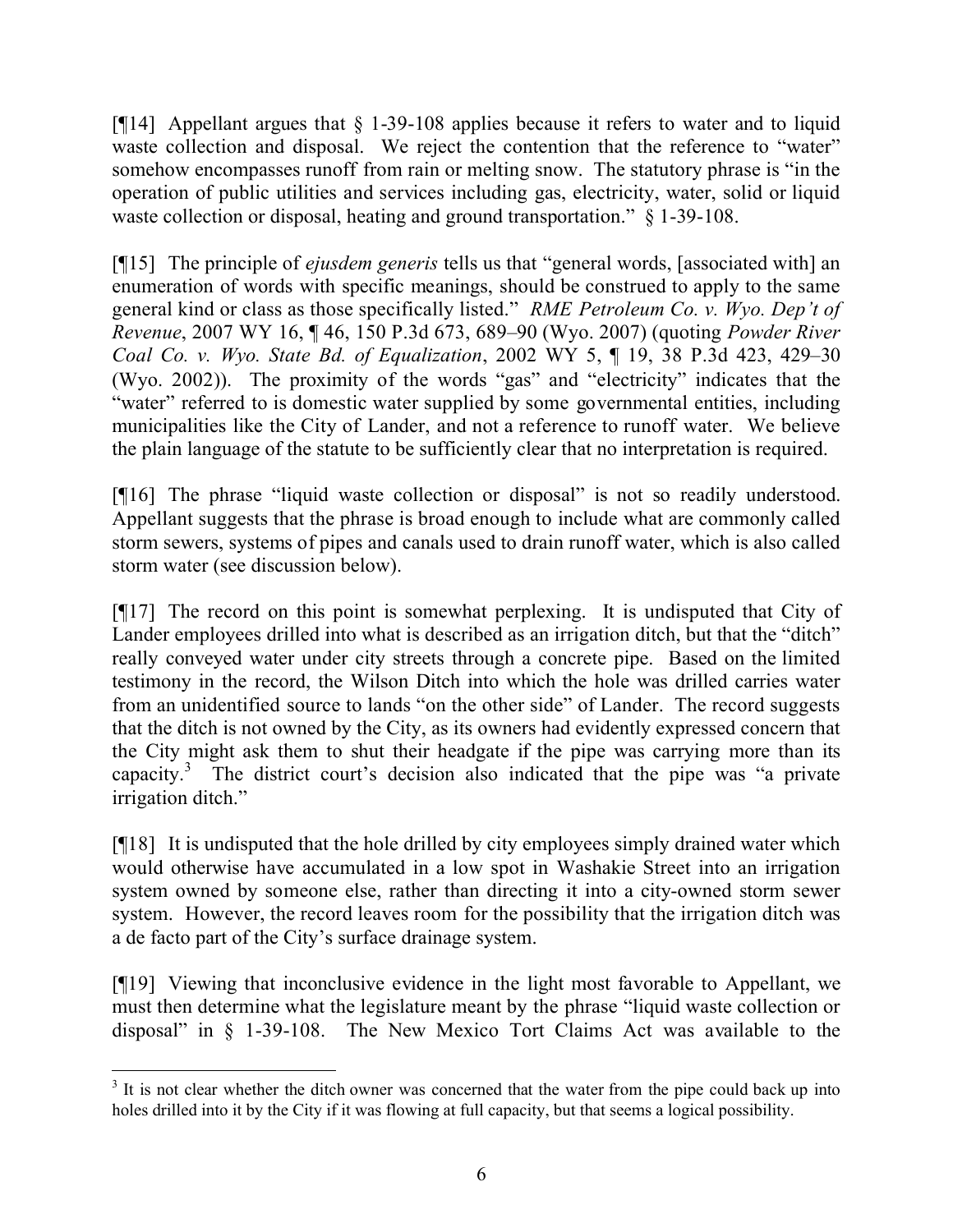Wyoming Legislature when it drafted and enacted the Wyoming Governmental Claims Act, and many of the provisions of Wyoming's Act are similar to those in the New Mexico Act. *City of Torrington v. Cottier*, 2006 WY 145, ¶ 12 n.5, 145 P.3d 1274, 1279 (Wyo. 2006); Wolfe, *supra*, at 623.

[ $[$ 20] The New Mexico Tort Claims Act contains a provision similar to  $\S$  1-39-108:

The immunity granted pursuant to Subsection A of Section 4 [N.M. Stat. Ann. § 41-4-4] of the Tort Claims Act does not apply to liability for damages resulting from bodily injury, wrongful death or property damage caused by the negligence of public employees while acting within the scope of their duties in the *operation of the following public utilities and services*: gas; electricity; water; solid or *liquid waste collection or disposal;* heating; and ground transportation.

N.M. Stat. Ann. § 41-4-8(A) (West 2013) (emphasis added).

[¶21] The New Mexico Supreme Court originally interpreted this provision to apply to systems intended to drain water from rainfall or snowmelt. In *City of Albuquerque v. Redding*, 605 P.2d 1156 (N.M. 1980), a bicyclist was injured when her front tire slipped through a drain grate, throwing her off her bike. The New Mexico Act also specifically granted governmental entities immunity for "a defect in plan or design of any bridge, culvert, highway, roadway, street, alley, sidewalk, or parking area . . . ." N.M. Stat. Ann. 41-4-11(B). The City of Albuquerque argued that it was immune from suit based on that section, as the City of Lander does based on § 1-39-120.

[¶22] The New Mexico Supreme Court held that the section waiving immunity for the public service of collecting or disposing of liquid waste was more specific than the general statute relating to defects in the plan or design of streets, and that it therefore applied. *Redding*, 605 P.2d at 1158. It also held that the grate through which water drained into the storm sewer system was part of a system for the collection or disposal of runoff water, which it evidently considered to be "liquid waste," although it arrived at its conclusion without detailed analysis. *Id*.

[¶23] The New Mexico Court of Appeals reluctantly followed this binding precedent in allowing a property damage claim based on overflow from an arroyo owned by the city because it was part of a storm drainage system. *Espander v. City of Albuquerque,* 849 P.2d 384, 389 (N.M. Ct. App. 1993). It expressed serious reservations as to whether runoff could be considered "waste" given the definition of that term in other statutes, but felt bound by *Redding* to conclude that it was. *Id.* at 387–89.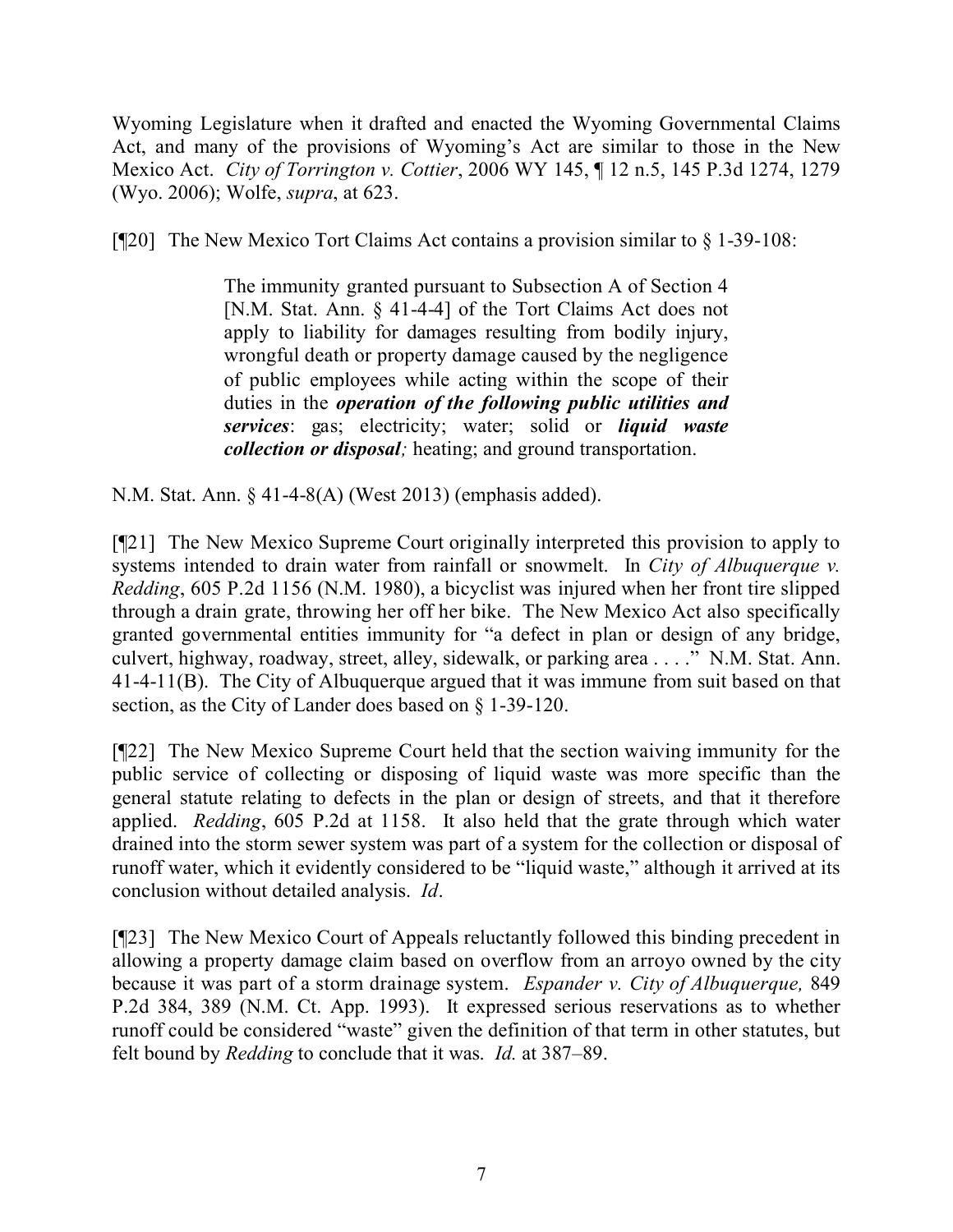[¶24] The New Mexico Supreme Court revisited the issue of whether runoff water is "liquid waste" under its Tort Claims Act in *Bybee v. City of Albuquerque*, 896 P.2d 1164, 1165 (N.M. 1995). The appellant attempted to cross a concrete ditch operated by a subdivision of the City of Albuquerque, slipped on algae, and shattered his ankle. He claimed an exception to the general immunity of the Tort Claims Act based on the New Mexico statute quoted above and the *Redding* case.

[¶25] The court overruled *Redding* and *Espander*, describing its holding in *Redding* as "disingenuous" because it ignored the distinction between Albuquerque's sewage and surface water drainage systems. *Bybee*, 896 P.3d at 1166. It quoted New Mexico statutes defining the term "waste" as "sewage, industrial wastes or any other liquid, gaseous or solid substance which may pollute any waters of the state." *Id*. It noted that by statute "sewer systems" were a combination of means to conduct wastes to an ultimate point for treatment or disposal by means to assure they did not contaminate the state's water supplies. *Id*. at 1166–67.

[¶26] Storm runoff, on the other hand, drained through a series of diversion devices into the Rio Grande River. It was not treated and was used to replenish the state's water reserves. *Id*. at 1167. Although storm runoff picks up silt and debris from the streets, it could not be called liquid waste on that account—New Mexico's Water Quality Control Commission would not under its statutory mandate allow something that could be considered "waste" to drain untreated into a major river system. *Id*.

[¶27] The court noted that it might seem contradictory for the legislature to waive immunity for operation of a sewer system but to not waive it for a storm water runoff diversion system. It found the distinction rational because water is of constitutional significance in New Mexico, because the legislature may have wanted to encourage the construction of diversion channels, and because of the potentially unlimited risk of property damage and injury or death which can result from flash flooding. *Id*.

[¶28] We find the New Mexico Supreme Court's approach persuasive, and therefore examine our own statutes to determine whether the legislature intended to include storm water runoff in the phrase "liquid waste." Wyoming Statute  $\S$  35-11-103(c)(ii) defines "wastes" exactly as the New Mexico statute construed in *Bybee* did: "'Wastes' means sewage, industrial waste and all other liquid, gaseous, solid, radioactive, or other substances which may pollute any waters of the state." Wyo. Stat. Ann. § 35-11-  $103(c)(ii)$  (LexisNexis 2013). The definitions of "sewerage system," "treatment works," and "disposal system" all describe means of treating wastes so that they do not pollute the ground or surface waters of Wyoming.  $\S$  35-11-103(c)(iii), (iv), and (v). "Pollution" is defined as allowing wastes and other substances which degrade water into any waters of the state.  $\S 35-11-103(c)(i)$ . Pollution of the waters of the state is prohibited.  $\S 35-11-$ 301.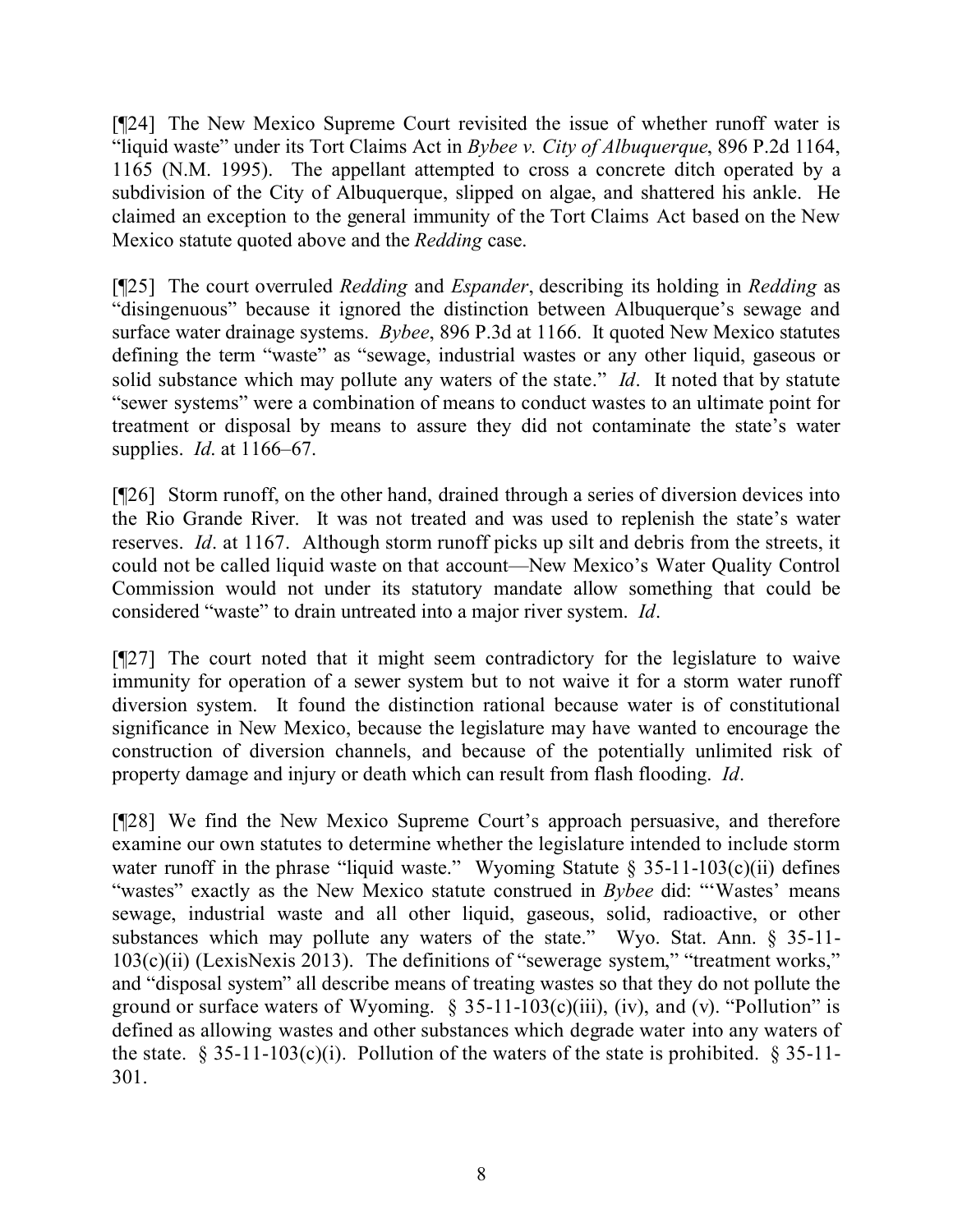[ $[$ 29] On the other hand, Wyoming Statute § 16-10-103(a) specifically authorizes any governing body to design, plan, construct, reconstruct, acquire, operate, improve, extend, or maintain a "surface water drainage system, sometimes referred to as a storm water drainage system." Wyo. Stat. Ann. § 16-10-103(a) (LexisNexis 2013). The term "storm water" or "stormwater" is commonly used to refer to water resulting from rainfall or snowmelt. *See, e.g*., 33 U.S.C. § 1362(14) (2013); Wyo. Stat. Ann. §§ 18-12-112(a)(xii); 18-16-107(a)(xiv); 35-11-1415(a)(ix)(F) (LexisNexis 2013); *Hughey v. JMS Dev. Corp.,* 78 F.3d 1523, 1532 (11th Cir. 1996) (in which the court wondered whether a federal district court injunction prohibiting the discharge of stormwater required the defendant to stop the rain). $4$ 

[¶30] We believe that if the legislature had intended to waive immunity for the operation of a system used to carry storm water or runoff, it would have used those terms, or the term "surface water," rather than "liquid waste." We also recognize that there are good reasons to distinguish between waste carried by a sewer system and runoff from rain or snowmelt. As in New Mexico, water is of constitutional significance in Wyoming. *See* N.M. Const. art. 16; Wyo. Const. art. 8; (establishing water as property of the state, creating a board of control and state engineer, and establishing priority of appropriation as creating the better right to water). In a hotly contested appeal, a member of this Court made the following uncontroversial observation:

> Water is the lifeblood of Wyoming. It is a scarce resource which must be effectively managed and efficiently used to meet the various demands of society.

*In Re General Adjudication of All Rights to Use Water in Big Horn River System*, 835 P.2d 273, 279 (Wyo. 1992) (plurality opinion).

[¶31] We presume that the legislature has acted in a thoughtful and rational manner with full knowledge of existing law when it enacts a statute. *Redco Const.*, ¶ 37, 271 P.3d at

 $\overline{a}$ <sup>4</sup> Runoff from rain or snowmelt can pick up waste and carry it to surface or ground waters, and citizens and governmental entities can be required to take steps to prevent runoff containing those pollutants from entering the state's waters. *See, e.g.*, Wyo. Rules and Regulations, Dep't of Envtl. Quality, Water Quality Div., ch. 2, §§ 3(a)(xxxviii), (lvi), and (lxxxix), § 6, and App. N(h)(ii)(A)(I)(2.)a. and (h)(ii)(A)(II); 33 U.S.C. § 1342(l) and (p), § 1362(6), (12), (14), (19); Ronald I. Mirvis, Annotation, *What Constitutes "Point Source" of Pollution Subject to Control by Provisions of Water Pollution Control Act, as Amended (33 U.S.C.A. § 1362(14))*, 52 A.L.R. Fed. 885, § 3 (1981 & 2013 Cum. Supp.). The United States Environmental Protection Agency has promulgated specific storm water runoff regulations governing separate storm sewer systems in large and small cities. These rules are intended to reduce contamination of surface and ground water from oil and grease from roadways, pesticides from lawns, sediment from construction sites, and trash of various kinds. *See, e.g,* Stormwater Phase II Final Rule, Small MS4 Stormwater Program Overview, EPQ 833-F-00-002 (January 2000, revised December 2005); 40 C.F.R. Part 122, Subpart B. The complex law governing these kinds of issues is not involved in this appeal.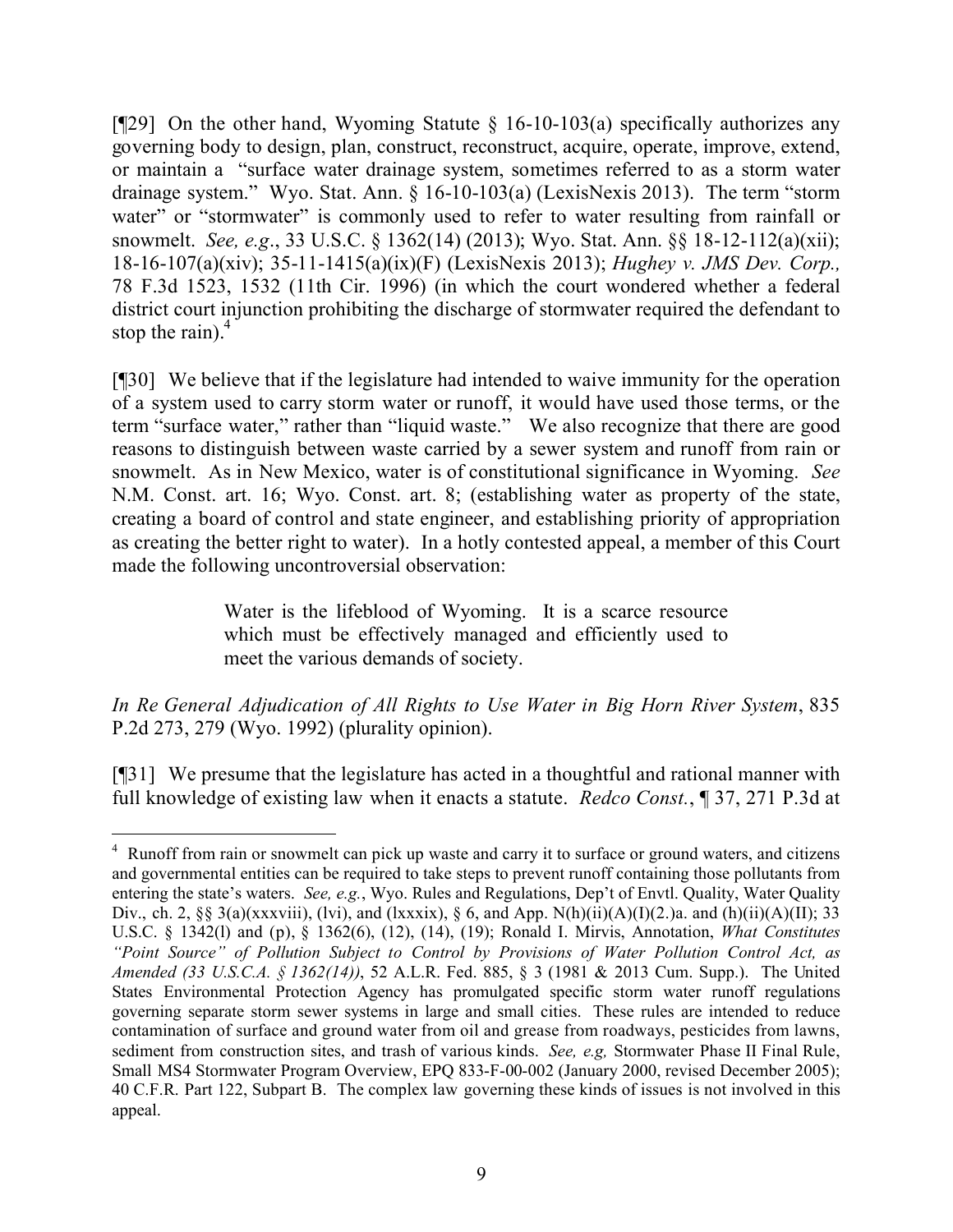418. It would certainly be rational for the legislature to encourage governmental entities to develop means to return surface water to natural watercourses and aquifers by limiting their liability for the operation of those systems. Moreover, we need not look far afield or far back in history to appreciate the overwhelming liability which could result from claims that a surface water drainage system did not operate properly.<sup>5</sup> We have no doubt that the legislature was aware of these kinds of risks when it enacted § 1-39-108 over thirty years ago.

[ $[$ ]32] We find that the waiver of immunity in § 1-39-108 does not extend to systems intended to remove storm or runoff water, which deprives Appellant of an exception to the immunity conferred on the City by the Claims Act. We also agree with the district court that the hole the City drilled was used to drain water from the street into an irrigation ditch, and that it was therefore maintenance to compensate for weather conditions under § 1-39-120(a)(iii).<sup>6</sup> Appellant's claim is therefore barred both by the absence of an applicable exception to immunity and a specific statutory immunity.

# **Applicability of § 15-4-307**

 $\overline{a}$ 

[¶33] Appellant also claims that she is entitled to pursue her claim under Wyoming Statute § 15-4-307. That statute provides as follows:

> Any person who renders a street insufficient or unsafe for travel by any excavations or obstructions not authorized by law or ordinance, or is negligent in the management of any authorized excavation or obstruction, or fails to maintain proper guards or lights is liable for all damages recovered by any person injured as a result of the obstruction or negligence. No action may be maintained against the city or town for damages unless the person or persons creating the condition are joined as parties defendant. In case of judgment against

<sup>&</sup>lt;sup>5</sup> The Wyoming State Climate Office, housed at the University of Wyoming, describes flooding as "one" of the more significant natural hazards in the state." Wyoming Floods, *Water Resources Data System*, http://wyofloods.wrds.uwyo.edu/ (last visited Nov. 4, 2013). The August 1985 flood in Cheyenne, for example, caused twelve deaths and \$65 million in damage. *Id.* The more recent Colorado floods in September 2013 cost about \$2 billion, and much of the damage to homes and businesses could be uninsured. Chris Isidore, *Colorado Floods: Costly and Often Uninsured*, CNN Money, http://money.cnn.com/2013/09/19/news/ economy/colorado-flood-damage/index.html (Sept. 19, 2013).

<sup>&</sup>lt;sup>6</sup> The parties briefed and argued the question of whether replacement of a grate is "maintenance" or "operation" of a public utility or service. Appellant cited the City of Lander's Urban Storm Drainage System standards and specifications and a city ordinance, both of which require grates as part of the City's storm drainage system. We do not agree that mention of grates in these documents causes them to be part of a public service or utility, but do not discuss the issue further given our interpretation of § 1-39- 108(a).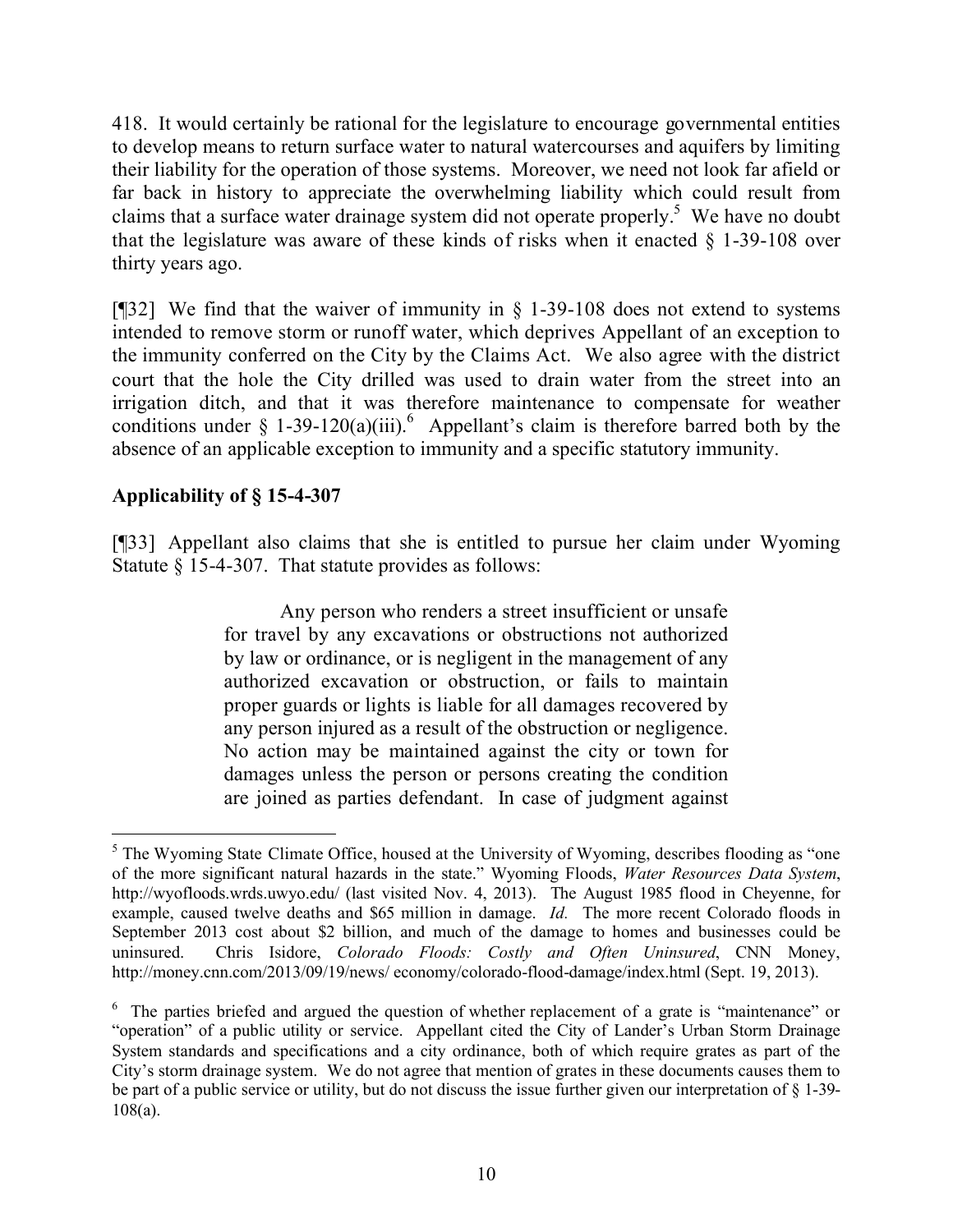the defendants, execution shall at first issue only against the defendant causing the insufficiency or danger, and the city or town is not required to pay the judgment until that execution is returned unsatisfied. If the city or town pays the judgment, it is the owner thereof and may enforce its payment from the other defendants. The city or town is also entitled to execution against them and to take such other proceedings as judgment creditors are entitled to take.

Wyo. Stat. Ann. § 15-4-307 (LexisNexis 2013).

[¶34] Ms. DiFelici argues that the hole drilled by the City was an excavation, and that she was therefore entitled to recover under this statute regardless of the limitations contained in the Claims Act. The City argues that the statute does not apply to the actions of its employees, but instead only to the actions of third parties. It also argues that under Wyoming Statute § 15-4-308, actions against a city or town may only be brought as permitted by the Governmental Claims Act, and that therefore Ms. DiFelici's claim under this statute was also barred. The district court did not address these issues, but instead granted summary judgment because it found that the three-inch hole in the street was not an excavation under § 15-4-307.

[¶35] It is tempting to decide this issue on the size of the hole in Washakie Street rather than to construe the mysterious  $\S$  15-4-307, but its meaning is an issue we must address. Section 15-4-307 was enacted in 1923, although it was amended with grammatical changes in 1965. 1923 Wyo. Sess. Laws ch. 74, § 73; 1965 Wyo. Sess. Laws ch. 112, § 274. It has not been amended since, although it has been renumbered. The Court can only speculate that it was intended to statutorily enhance the common law rule that a municipality has a non-delegable duty to maintain its streets and sidewalks, and that it may therefore be liable for the act of a third party whose excavation or failure to warn causes injury to motorists, passengers or pedestrians. *See, e.g*., 40 Am. Jur. 2d *Highways, Streets, and Bridges* § 372 (2008); Restatement (Second) of Torts § 418 (1965); 4 John Martinez, *Local Government Law* § 27:7 (2d ed. 2013); 19 Eugene McQuillan, *Municipal Corporations* §§ 54:3, 54:4, and 54:11 (3d ed. 2004) (explaining the common law rule, as well as statutes imposing municipal liability under similar circumstances in some states); *Cause of Action against Municipality for Injury Caused by Defective Sidewalk*, 21 Causes of Action 2d 71 (2003). The statute makes cities or towns guarantors if a contractor or other person cannot pay a judgment based upon it. It has no express requirement that the city or town be negligent in failing to discover the condition, and this Court has never had occasion to determine whether such a requirement is implied or not.

[¶36] The predecessor of § 15-4-308 was also enacted in 1923, and it was amended with minor grammatical changes to provide as follows in 1965: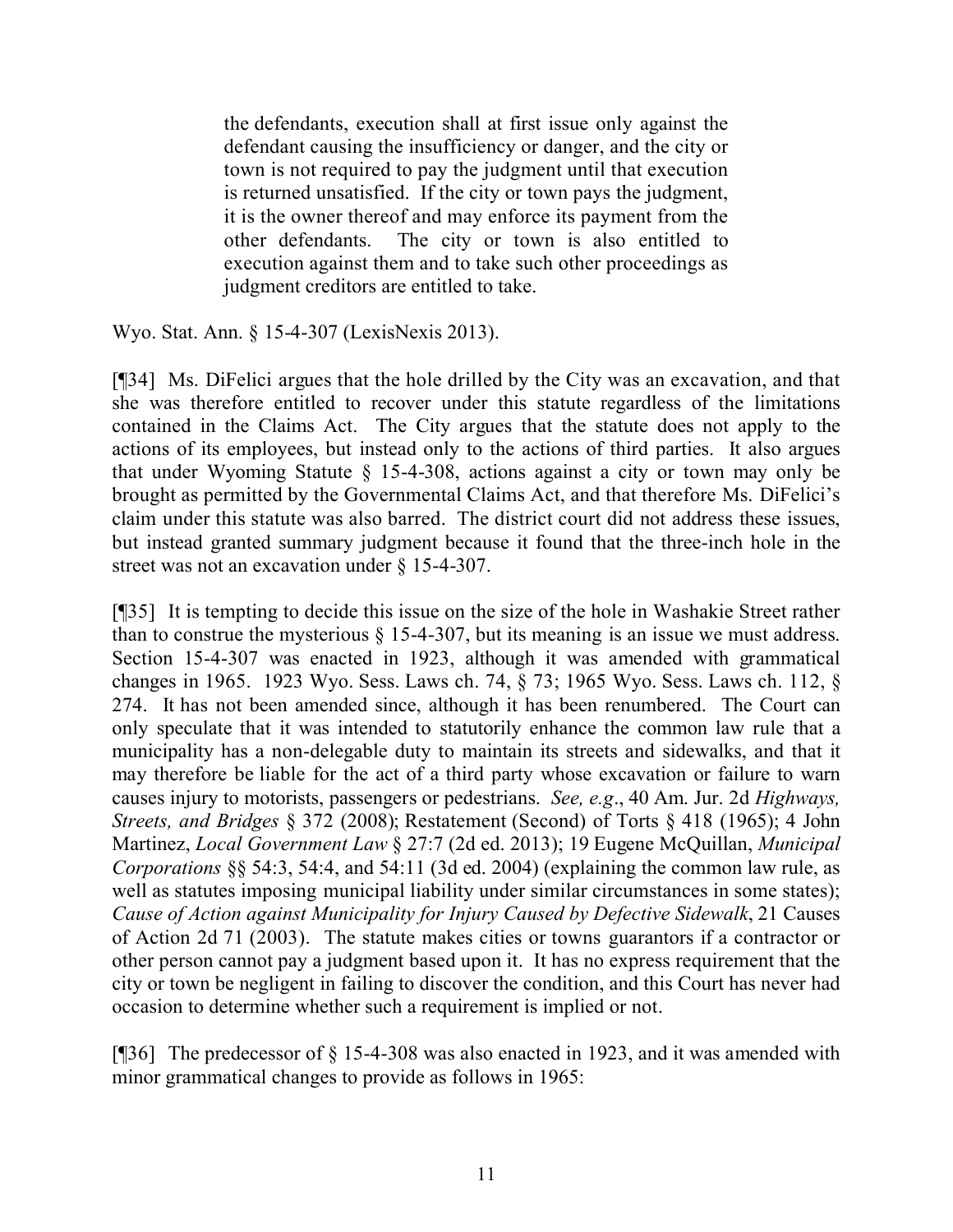No action may be maintained against the city or town on account of injuries received by means of any defect in the condition of any bridge, street, sidewalk or thoroughfare, unless it is commenced within one (1) year from the happening or the injury, nor unless notice is first given in writing to the manager or the clerk within thirty (30) days of the injury or damage. The notice shall state the place and time of the injury and that the person injured will claim damages of the city or town. The notice is not required when the person injured is bereft of reason.

1923 Wyo. Sess. Laws ch. 74, § 74; 1965 Wyo. Sess. Laws ch. 112, § 275. The original statute preceded enactment of the Governmental Claims Act by many years, and it was evidently intended to provide a claim notice procedure and statute of limitations for claims made under what is now § 15-4-307. The section was originally entitled "Actions Against City for Injuries." The title changed to "Limitation of actions against city or town for injuries; notice of claim" in the 1965 statutes, although we are unable to relate that change to any law passed by the legislature. Wyo. Stat. § 15.1-275 (Michie 1965).

[¶37] The statute was amended to read as it does now in the same legislation that created the Claims Act in 1979:

> No action may be maintained against the city or town on account of injuries received by means of any defect in the condition of any bridge, street, sidewalk or thoroughfare except as provided by W.S. 1-39-101 through 1-39-119.

1979 Wyo. Sess. Laws ch. 157, § 2, *codified at* Wyo. Stat. 15-4-246 (Michie 1980). The title was shortened to "Limitation of actions against city or town for injuries" when the amendment was enacted. *Id*. The title suggests that the purpose of the amendment may have been, at least in part, to replace the old limitations and claim provisions with those contained in the Claims Act.<sup>7</sup> See Wyo. Stat. Ann.  $\S$ § 1-39-113, 114 (LexisNexis 2013) (establishing claims procedures and a statute of limitations for governmental claims).<sup>8</sup>

 $\overline{a}$ 

<sup>&</sup>lt;sup>7</sup> Wyoming Statute  $\S 8$ -1-105 provides that headnotes inserted in a bill by the Legislative Service Office are not part of the substantive law of the enactment. We have nonetheless held that a statutory title or headnote may be useful in interpreting a statute. *City of Cheyenne v. Bd. of Cnty. Comm'rs of Cnty. of Laramie*, 2012 WY 156, ¶ 15, 290 P.3d 1057, 1061 (Wyo. 2012) (citing *Counts v. State*, 2008 WY 156, ¶ 18, 197 P.3d 1280, 1285 (Wyo. 2008); *Patel v. CWCapital Asset Mgmt., LLC*, 2010 WY 147, ¶ 7, 242 P.3d 1015, 1018 (Wyo. 2010)).

<sup>&</sup>lt;sup>8</sup> Ms. DiFelici's complaint alleged compliance with the claim requirements of the Governmental Claims Act, including submission of a claim under penalty of perjury. The parties later stipulated that the case could proceed against the City of Lander.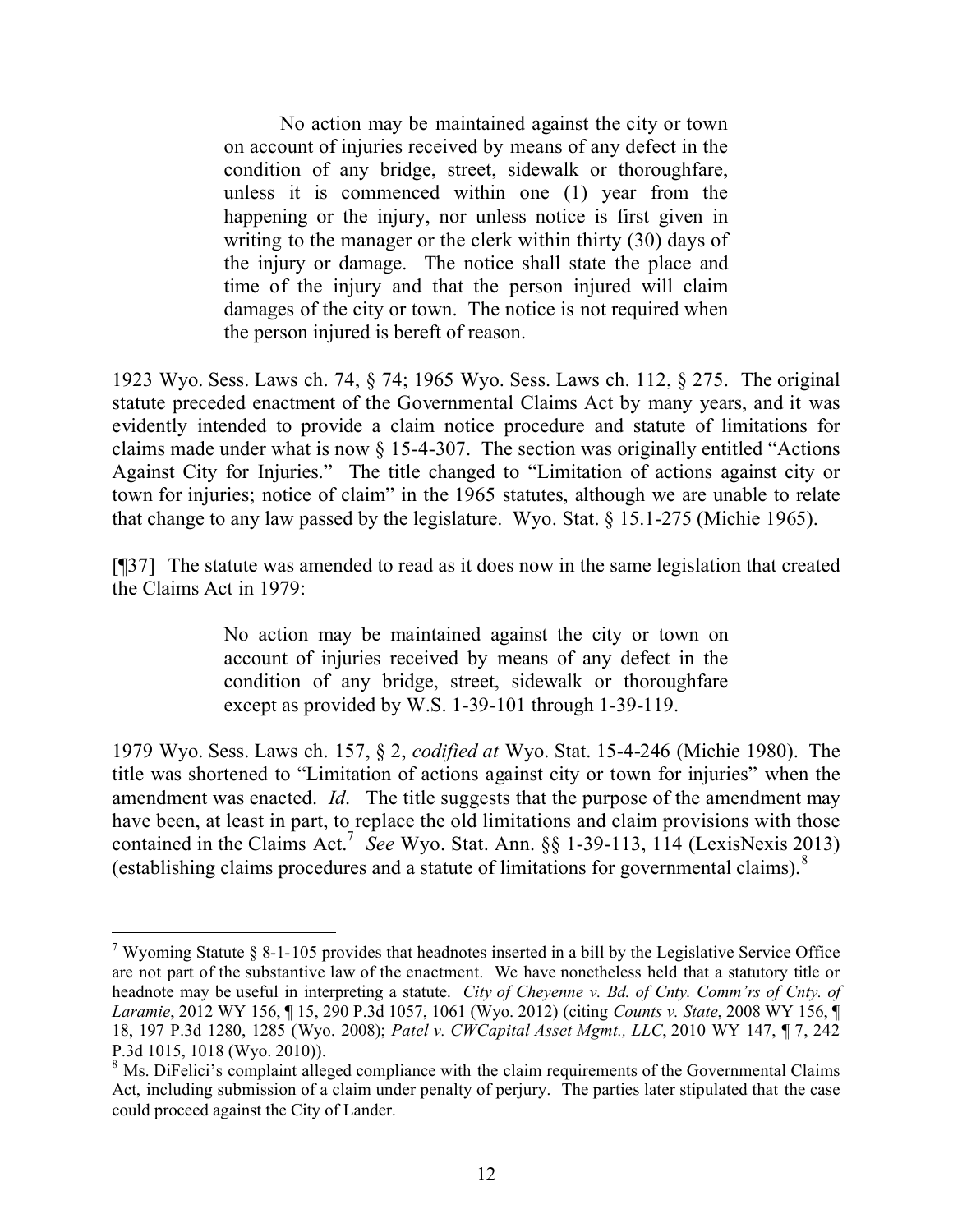[ $[$ ]38] In 2007, the section was renumbered as  $\S$  15-4-308. 2007 Wyo. Sess. Laws ch. 124, § 1. Section 15-4-308 has not been amended to refer to § 1-39-120, which confers express immunity for street maintenance, although that section was added in 1986. 1986 Wyo. Sess. Laws ch. 89, § 1. The 1986 legislation adopting § 1-39-120 amended the definition of "this act" to include  $\S$  1-39-120, but  $\S$  15-4-308 was never amended to simply refer to the Claims Act in its entirety.

[¶39] As already explained, this Court held in *Stovall* that governmental entities could be held liable for failing to properly maintain streets and highways. That holding was legislatively overruled by the enactment of § 1-39-120 and the repeal of § 1-39-111 in 1986. 1986 Wyo. Sess. Laws ch. 89, § 3. Section 15-4-307 was not modified or repealed during the 1986 or any later legislative session.

[¶40] We can only conclude that the legislature intended the Claims Act to coexist with § 15-4-307. It had a number of opportunities to repeal § 15-4-307 but did not do so. It even modified § 15-4-308, which provided the claims procedure and limitations period for § 15-4-307, to refer to §§ 1-39-101 through 119 of the Claims Act. We have held that repeals by implication are not favored, and the fact that the legislature modified § 15-4- 308 indicates that it did not intend to repeal § 15-4-307. *See Mathewson v. City of Cheyenne*, 2003 WY 10, ¶ 11, 61 P.3d 1229, 1233, (Wyo. 2003) ("[R]epeals by implication are not favored and will not be indulged if there is any other reasonable construction. One asserting implied repeal [must show] beyond question that . . . its later legislative action evinced an unequivocal purpose of affecting a repeal." (quoting *Shumway v. Worthey*, 2001 WY 130, ¶ 15, 37 P.3d 361, 367 (Wyo. 2001))). *See also Posadas v. Nat'l City Bank of N.Y.*, 296 U.S. 497, 504, 56 S. Ct. 349, 352, 80 L. Ed. 351 (1936).

[¶41] The City argues that § 15-4-307 applies only when a person or entity other than a governmental entity or its public employees creates an excavation or obstruction. We agree. The plain language of the statute supports this construction. It requires the person or persons creating the obstruction to be joined in order to maintain an action against a city or town, thereby indicating that someone other than a city employee must be responsible for the obstruction. It provides that a city or town does not have to pay a judgment until an execution against the defendant causing the insufficiency or damage is returned unsatisfied, and that the city or town is entitled to execute against the persons or entities creating the condition if it pays a judgment against them.

[¶42] As already noted, we must read § 15-4-307 *in pari materia* with the Claims Act. The Claims Act requires a governmental entity to defend and indemnify a public employee who negligently causes injury while acting within the scope of his or her duties. Wyo. Stat. Ann. § 1-39-104(b), (c), and (d) (LexisNexis 2013). It does not allow the governmental entity to recover from the negligent employee if it is forced to pay a judgment. The Claims Act is therefore inconsistent with § 15-4-307.